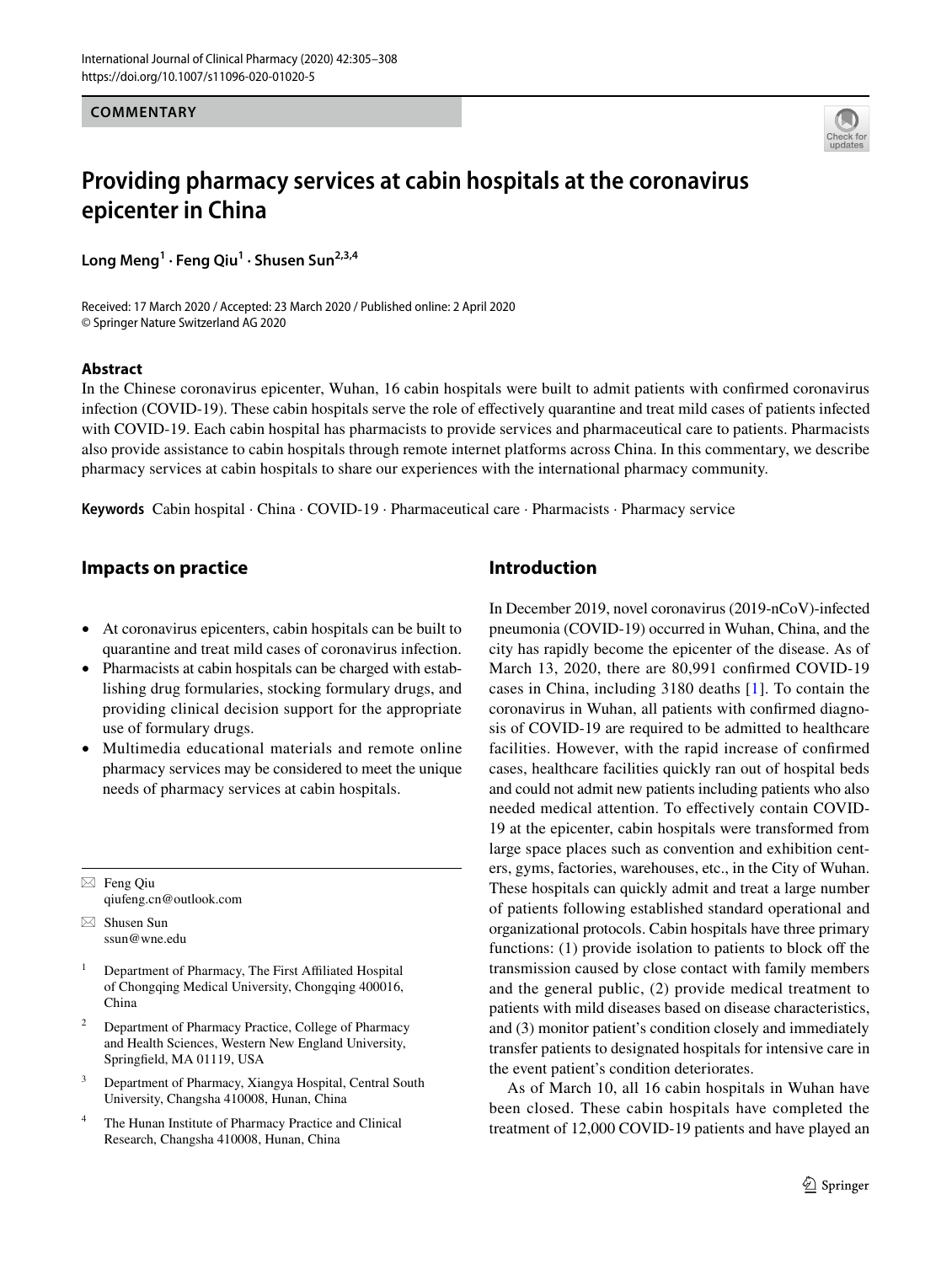essential role in fghting the epidemic. One of the authors of this commentary, LM, worked at two cabin hospitals in Wuhan, China, from February 4 to March 10, 2020. At cabin hospitals, pharmacists usually work between 8 and 14 h a day, 5–6 days per week. In this commentary, we would like to describe pharmacy services at cabin hospitals based on personal experiences to disseminate information to the international pharmacy community.

#### **Ensure the supply of medicines and resolve medication shortages**

At cabin hospitals, pharmacists are tasked to establish pharmacies from grounds up, including locating the ideal pharmacy location, procuring necessary equipment, compiling drug formulary, cataloging and stocking formulary drugs, and creating a medicinal dictionary for formulary drugs to be docked into the clinical decision support system (CDS) to provide prescribing support.

The following principles are used to create a standardized drug formulary at cabin hospitals: (1) oral dosage forms are preferred as patients being treated are of mild severity, and oral medications are more comfortable to administer while avoiding the risks of infections that parenteral injections may present, (2) a higher priority is given to medications recommended by the China National Health Commission guidelines, "Diagnosis and Treatment Guidelines for the New Coronavirus Infected Pneumonia" (the CNHC guidelines, currently in its seventh update) [[2\]](#page-3-1). The CNHC guidelines recommend the use of antiviral drugs ( $\alpha$ -interferon, lopinavir/ritonavir, ribavirin, chloroquine, umifenovir) and traditional Chinese medicines (TCMs) for the treatment of patients infected with COVID-19. When considering the number of drugs needed to be stocked, pharmacists should view each drug's treatment efficacy, safety, and route of administration. For example, α-interferon is administered through aerosol inhalation requiring an atomizing device, and there is a risk of virus transmission by inhalation. Ribavirin is administered intravenously, and both lopinavir/ritonavir and chloroquine have more safety concerns [\[2](#page-3-1)], and (3) the drug formulary should include medications for the relief and treatment of the coronavirus, as well as mitigating the symptoms of the disease such as antipyretic analgesics, antibiotics, hepatoprotective drugs, medicines for the regulation of intestinal microorganisms, digestive medications, respiratory medications, and psycho-neurological medications. Medications for patients with chronic diseases such as hypertension, heart disease, and asthma should be stocked to continue their treatment while in isolation, as well as resuscitation and emergency drugs. In general, the drug formulary contains approximately 100 medications for stocking (Table [1\)](#page-2-0).

Given the urgency of the operation, not all medications are delivered to the pharmacy on time. Pharmacists are responsible for resolving drug shortages in various ways, such as monitoring drug utilization in real-time, transferring drugs from other pharmacies, and allowing patients to selfpurchase drugs for their personal use.

#### **Ensure pharmacy operation efficiency through adjusting pharmacist workfow**

Generally, there are not enough pharmacists working at cabin hospitals. For example, at the two hospitals the author (LM) worked, there were only three pharmacists providing care for almost 1000 patients. To meet the demand for pharmacy services, pharmacists must adjust workfow to optimize operational efficiency. The following is a discussion of the measures that may be considered: (1) preparing and maintaining drug par levels for each hospital ward. Ensure drugs are replenished daily based on consumption and the demand of the ward, this will efectively reduce the frequency of pharmacy dispensing and avoid unnecessary repeated labor, and (2) change the mode of drug delivery to prevent infection and further control the spread of the disease. Personnel should not be allowed to enter and leave the ward (polluted area) at will, and this may result in the inability of drugs being delivered to the ward on time. To this end, pharmacists provide drugs to the outside of the buffer zone, and coordinate hospital and ward staff to transfer medications inside wards.

### **Provide direct pharmaceutical care at cabin hospitals**

At cabin hospitals, most patients have mild or suppressed symptoms following admission. Clinical symptoms patients mostly present with are fever, dry cough, and fatigue. Some patients also show nasal congestion, runny nose, sore throat, myalgia, and diarrhea. Except for a small percentage of patients requiring no treatment, most patients received antivirals and drugs for symptomatic relief. Pharmacists typically provide the following pharmaceutical care: (1) educating patients on medications taken at the hospital and upon discharge (focusing on drug administration and precautions), (2) providing necessary drug information to physicians especially concerning drugs that general practitioners are not familiar with a focus on off-label drug use, and interactions between TCMs and western medicines, and (3) performing medication reconciliation to ensure the safe transition of care. Although cabin hospitals treat patients with mild cases, some patients may also have chronic diseases such as cardiovascular and cerebrovascular diseases and diabetes. Patients' chronic medications may have to be adjusted as the cabin hospital drug formulary is relatively limited.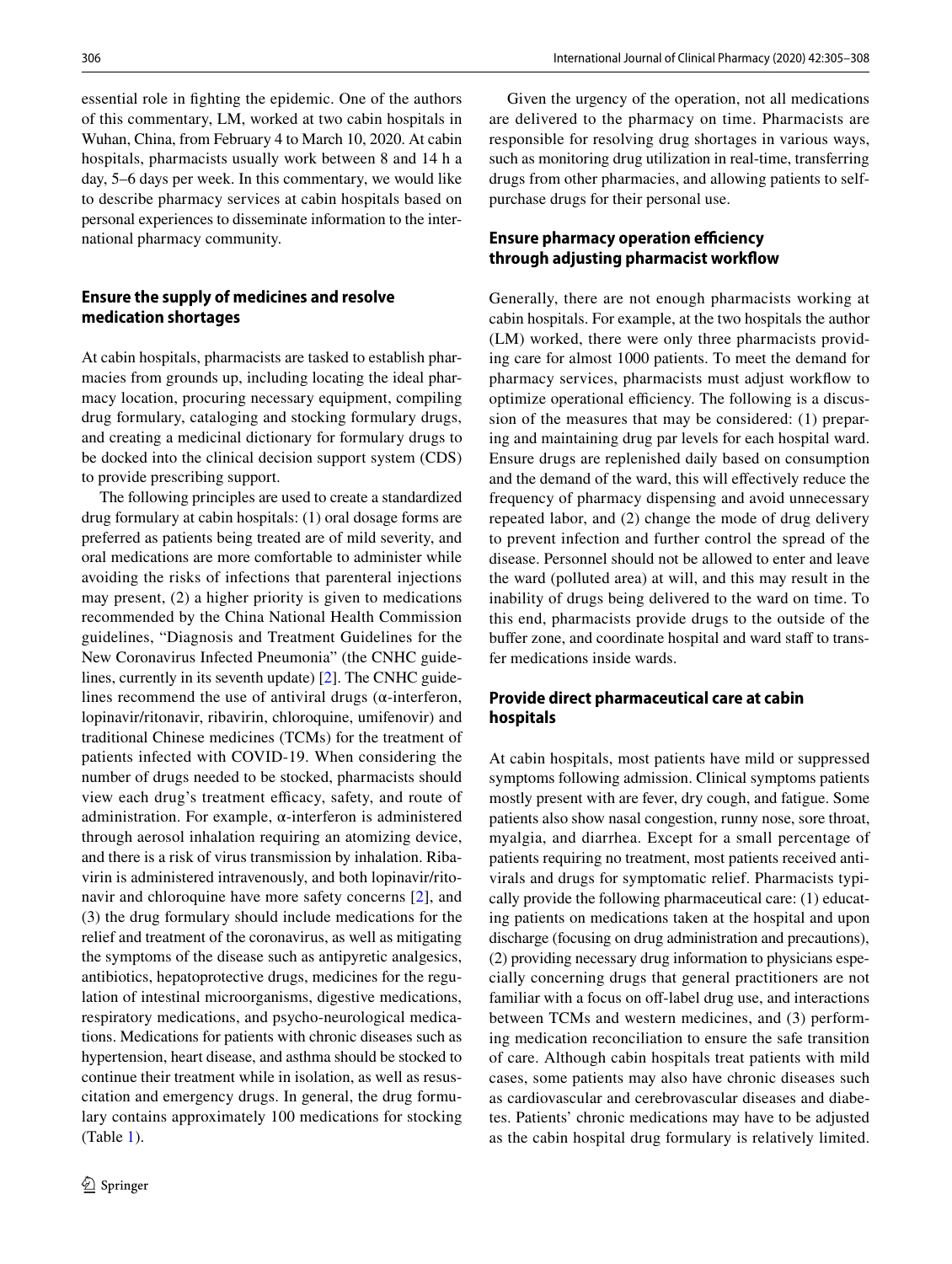<span id="page-2-0"></span>

|  | Table 1 Drug formulary at cabin hospitals in Wuhan, China |  |  |  |
|--|-----------------------------------------------------------|--|--|--|
|--|-----------------------------------------------------------|--|--|--|

| Therapeutic category                      | Drug name                                                                                      | Therapeutic category                  | Drug name                                  | Therapeutic category | Drug name                             |
|-------------------------------------------|------------------------------------------------------------------------------------------------|---------------------------------------|--------------------------------------------|----------------------|---------------------------------------|
| Antivirals                                | Ribavirin <sup>a,b</sup>                                                                       | Allergies                             | Loratadine <sup>a</sup>                    | Emergency drugs      | Adrenalineb                           |
|                                           | Interferon- $\alpha^{b,c}$                                                                     |                                       | Promethazine <sup>b</sup>                  |                      | Anisodamine <sup>b</sup>              |
|                                           | Lopinavir/ritonavir <sup>a</sup>                                                               | Hepatoprotective drugs                | Diammonium<br>glycyrrhizinate <sup>a</sup> |                      | Atropineb                             |
|                                           | Arbidol <sup>a</sup>                                                                           |                                       | Compound<br>glycyrrhizin <sup>b</sup>      |                      | Deslanoside <sup>b</sup>              |
|                                           | Chloroquine phosphate <sup>a</sup> Glucocorticoids                                             |                                       | Dexamethasone <sup>a</sup>                 |                      | Dopamineb                             |
|                                           | Hydroxychloroquine <sup>a</sup>                                                                |                                       | Prednisone acetate <sup>a</sup>            |                      | Furosemideb                           |
|                                           | Oseltamivir <sup>a</sup>                                                                       |                                       | Methylprednisolone <sup>a,b</sup>          |                      | Glucose injection<br>$(50\%)^{\rm b}$ |
| Anti-bacterials                           | Amoxicillin <sup>a</sup>                                                                       | Cardiovascular drugs                  | Amlodipine <sup>a</sup>                    |                      | Glyceryl trinitrate <sup>t</sup>      |
|                                           | Azithromycin <sup>a</sup>                                                                      |                                       | Nifedipine <sup>a</sup>                    |                      | Hydroxylamineb                        |
|                                           | Cefaclor <sup>a</sup>                                                                          |                                       | Isosorbide<br>mononitrate <sup>a</sup>     |                      | Isoprenalineb                         |
|                                           | Cefidipine <sup>a</sup>                                                                        |                                       | Irbesartan <sup>a</sup>                    |                      | Lidocaine <sup>b</sup>                |
|                                           | Levofloxacin <sup>a</sup>                                                                      |                                       | $C$ andesartan <sup>a</sup>                |                      | Nikethamide                           |
|                                           | Moxifloxacin <sup>a</sup>                                                                      |                                       | Metoprolol <sup>a</sup>                    |                      | Noradrenaline <sup>b</sup>            |
| Respiratory drugs                         | Pentoverine <sup>a</sup>                                                                       |                                       | <b>Bisoprolol</b> <sup>a</sup>             |                      |                                       |
|                                           | Compound methoxy-<br>phenamine capsules <sup>a</sup>                                           |                                       | Clopidogrel <sup>a</sup>                   |                      |                                       |
|                                           | Acetylcysteine <sup>a</sup>                                                                    |                                       | Aspirin <sup>a</sup>                       |                      |                                       |
|                                           | Fudosteine <sup>a</sup>                                                                        |                                       | Atorvastatin <sup>a</sup>                  |                      |                                       |
|                                           | Acetylcysteine <sup>a</sup>                                                                    |                                       | Furosemide <sup>a</sup>                    |                      |                                       |
|                                           | Ambroxol <sup>a</sup>                                                                          |                                       | Hydrochlorothiazide <sup>a</sup>           |                      |                                       |
| Non-steroidal antiin-<br>flammatory drugs | Diclofenac sodium <sup>a</sup>                                                                 | Endocrinology drugs                   | Acarbose <sup>a</sup>                      |                      |                                       |
|                                           | Ibuprofen <sup>a</sup>                                                                         |                                       | Glimepiride <sup>a</sup>                   |                      |                                       |
|                                           | Indometacin <sup>a</sup>                                                                       |                                       | Gliclazide <sup>a</sup>                    |                      |                                       |
|                                           | Paracetamol <sup>a</sup>                                                                       |                                       | Metformin <sup>a</sup>                     |                      |                                       |
| Gastrointestinal drugs                    | Hydrotalcite <sup>a</sup>                                                                      |                                       | Levothyroxine <sup>a</sup>                 |                      |                                       |
|                                           | Lansoprazole <sup>a</sup>                                                                      | Neurologic and psychi-<br>atric drugs | Alprazolam <sup>a</sup>                    |                      |                                       |
|                                           | Omeprazole <sup>b</sup>                                                                        |                                       | Epalrestat <sup>a</sup>                    |                      |                                       |
|                                           | Domperidone <sup>a</sup>                                                                       |                                       | Estazolam <sup>a</sup>                     |                      |                                       |
|                                           | Montmorillonite<br>powder <sup>a</sup>                                                         |                                       | Escitalopram <sup>a</sup>                  |                      |                                       |
|                                           | Lactulose <sup>a</sup>                                                                         |                                       | Zopiclone <sup>a</sup>                     |                      |                                       |
|                                           | Glycerol enema                                                                                 |                                       | Zolpidem <sup>a</sup>                      |                      |                                       |
|                                           | Bacillus licheniformis<br>capsule                                                              | Vitamin and electrolyte<br>drugs      | Vitamin C <sup>a</sup>                     |                      |                                       |
|                                           | Live combined bifido-<br>bacterium, lactobacil-<br>lus and enterococcus<br>powder <sup>a</sup> |                                       | Potassium chloride <sup>a</sup>            |                      |                                       |

a Oral formulation

b Injection formulation

<sup>c</sup>Interferon-α includes interferon-α1b, interferon-α2a and interferon-α2b

Pharmacists must also focus on particular patient populations such as the pregnant and elderly when care demand for pharmacists is high. In addition to routine pharmaceutical care, pharmacists should assist physicians in monitoring patients' mental health wellbeing as there is also a severe shortage of front-line physicians. Patients may develop